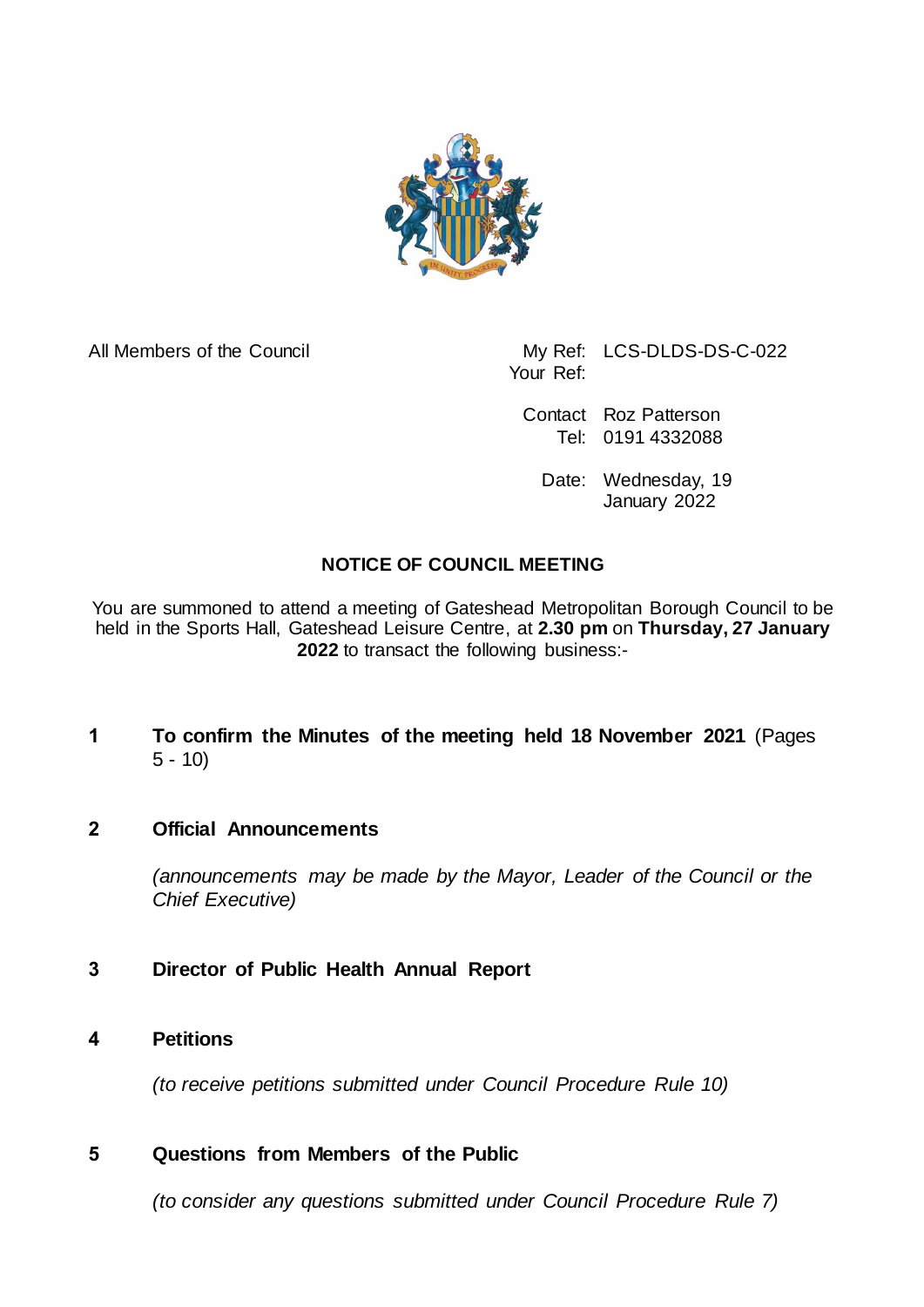**Appointment of Independent Members to the Audit and Standards Committee** (Pages 11 - 12)

#### **RECOMMENDATIONS FROM CABINET**

| $\overline{7}$               | Gambling Statement of Principles 2022-2025 (Pages 13 - 62)                                             |
|------------------------------|--------------------------------------------------------------------------------------------------------|
| 8                            | Local Council Tax Support Scheme for 2022/23 (Pages 63 - 70)                                           |
| 9                            | <b>Senior Management Staffing Structure (Pages 71 - 80)</b>                                            |
| 10                           | Homelessness Strategy and Strategic Review of Homelessness and<br><b>Allocations</b> (Pages 81 - 118)  |
| 11                           | Review of the Council's Constitution (Pages 119 - 126)                                                 |
| 12                           | <b>Calendar of Meetings 2022/23 (Pages 127 - 146)</b>                                                  |
| 13                           | Housing Revenue Account Rent & Service Charges 2022/23 (Pages<br>$147 - 166$                           |
| 14                           | Capital Programme and Prudential Indicators 2021/22 - Third Quarter<br><b>Review</b> (Pages 167 - 184) |
| <b>MOTIONS AND QUESTIONS</b> |                                                                                                        |

### **Notice of Motion**

*(to consider any notices of motion submitted in accordance with Council Procedure Rule 9.1)*